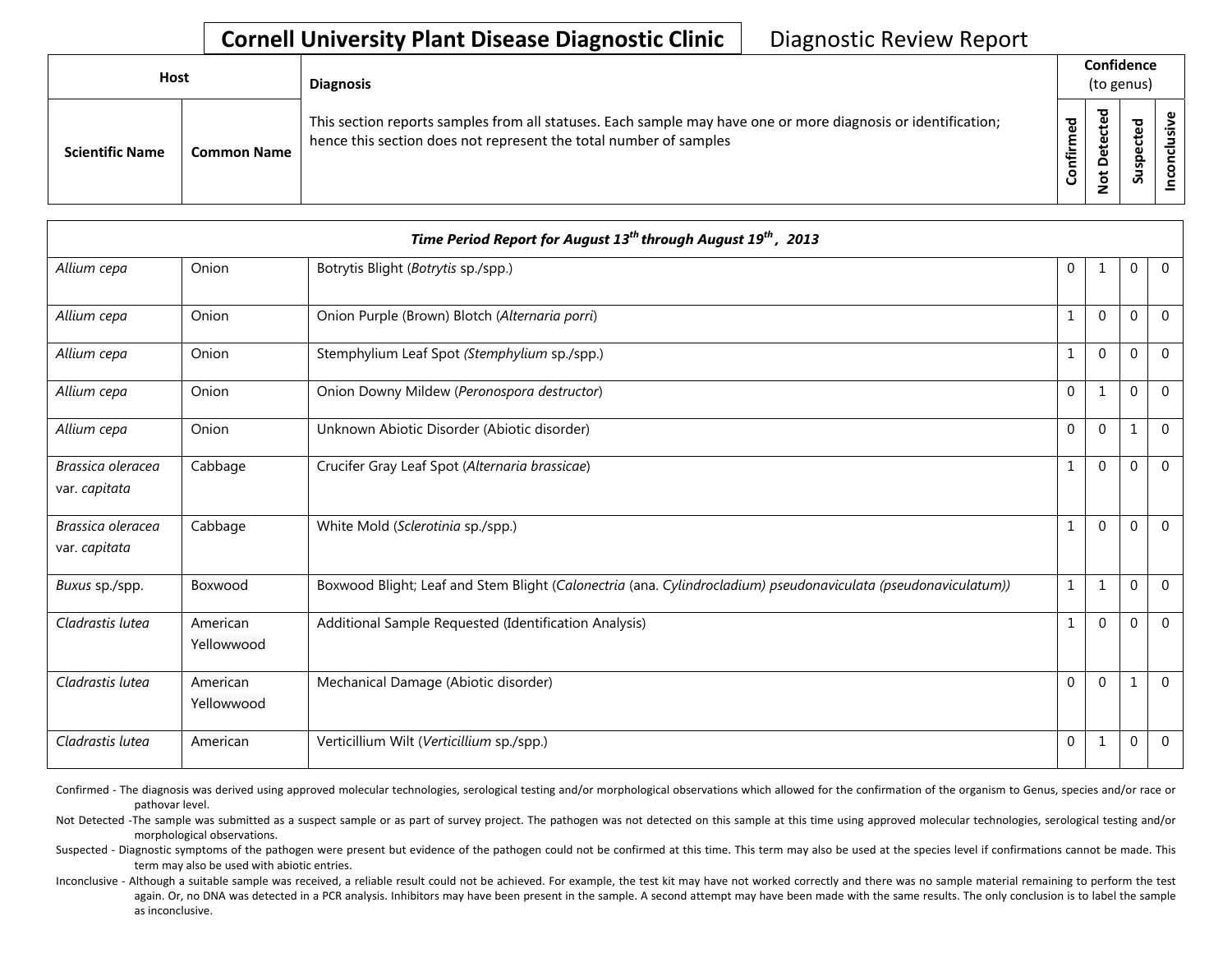| Host                   |                    | <b>Diagnosis</b>                                                                                                                                                                   |               | Confidence<br>(to genus)         |               |   |
|------------------------|--------------------|------------------------------------------------------------------------------------------------------------------------------------------------------------------------------------|---------------|----------------------------------|---------------|---|
| <b>Scientific Name</b> | <b>Common Name</b> | This section reports samples from all statuses. Each sample may have one or more diagnosis or identification;<br>hence this section does not represent the total number of samples | med<br>onfiri | ᅙ<br>Φ<br>ىد<br>≏<br>ى<br>۰<br>– | ਠ<br>ဒူ<br>್ಯ | s |

|                          | Yellowwood                         |                                                                              |                  |             |              |                |
|--------------------------|------------------------------------|------------------------------------------------------------------------------|------------------|-------------|--------------|----------------|
| Euonymus fortunei        | Wintercreeper                      | High Soil Moisture (Abiotic disorder)                                        | $\boldsymbol{0}$ | $\mathbf 0$ | $\mathbf{1}$ | $\mathbf 0$    |
| Euonymus fortunei        | Wintercreeper                      | Not Pathogen; Saprophyte (Secondary Agents; Saprophytes; Unspecif.)          | $\mathbf{0}$     | $\Omega$    | $\mathbf{1}$ | $\overline{0}$ |
| Euonymus fortunei        | Wintercreeper                      | Spider Mites (Family Tetranychidae)                                          | $\mathbf 0$      | $\mathbf 0$ | $\mathbf{1}$ | $\mathbf 0$    |
| Lycopersicon<br>sp./spp. | Tomato                             | Late Blight (Phytophthora infestans)                                         | 1                | $\mathbf 0$ | $\mathbf 0$  | $\overline{0}$ |
| Lycopersicon<br>sp./spp. | Tomato                             | Verticillium Wilt (Verticillium sp./spp.)                                    | 1                | $\Omega$    | $\mathbf{0}$ | $\overline{0}$ |
| Malus floribunda         | Japanese<br>Flowering<br>crabapple | Dieback; Twig Blight; Canker (Botryosphaeria (Sphaeropsis) obtusa (malorum)) | $\mathbf{1}$     | $\mathbf 0$ | $\mathbf 0$  | $\mathbf 0$    |
| Malus floribunda         | Japanese<br>Flowering<br>crabapple | Rust (Gymnosporangium sp./spp.)                                              | $\mathbf{1}$     | $\Omega$    | $\mathbf 0$  | $\overline{0}$ |
| Phaseolus lunatus        | Lima Bean                          | Cercospora Leaf Spot (Cercospora sp./spp.)                                   | $\mathbf 0$      | 1           | $\mathbf 0$  | $\mathbf 0$    |
| Phaseolus lunatus        | Lima Bean                          | Unknown Abiotic Disorder (Abiotic disorder)                                  | $\mathbf{0}$     | $\mathbf 0$ | $\mathbf{1}$ | $\mathbf 0$    |

- Confirmed The diagnosis was derived using approved molecular technologies, serological testing and/or morphological observations which allowed for the confirmation of the organism to Genus, species and/or race or pathovar level.
- Not Detected -The sample was submitted as a suspect sample or as part of survey project. The pathogen was not detected on this sample at this time using approved molecular technologies, serological testing and/or morphological observations.
- Suspected Diagnostic symptoms of the pathogen were present but evidence of the pathogen could not be confirmed at this time. This term may also be used at the species level if confirmations cannot be made. This term may also be used with abiotic entries.
- Inconclusive Although a suitable sample was received, a reliable result could not be achieved. For example, the test kit may have not worked correctly and there was no sample material remaining to perform the test again. Or, no DNA was detected in a PCR analysis. Inhibitors may have been present in the sample. A second attempt may have been made with the same results. The only conclusion is to label the sample as inconclusive.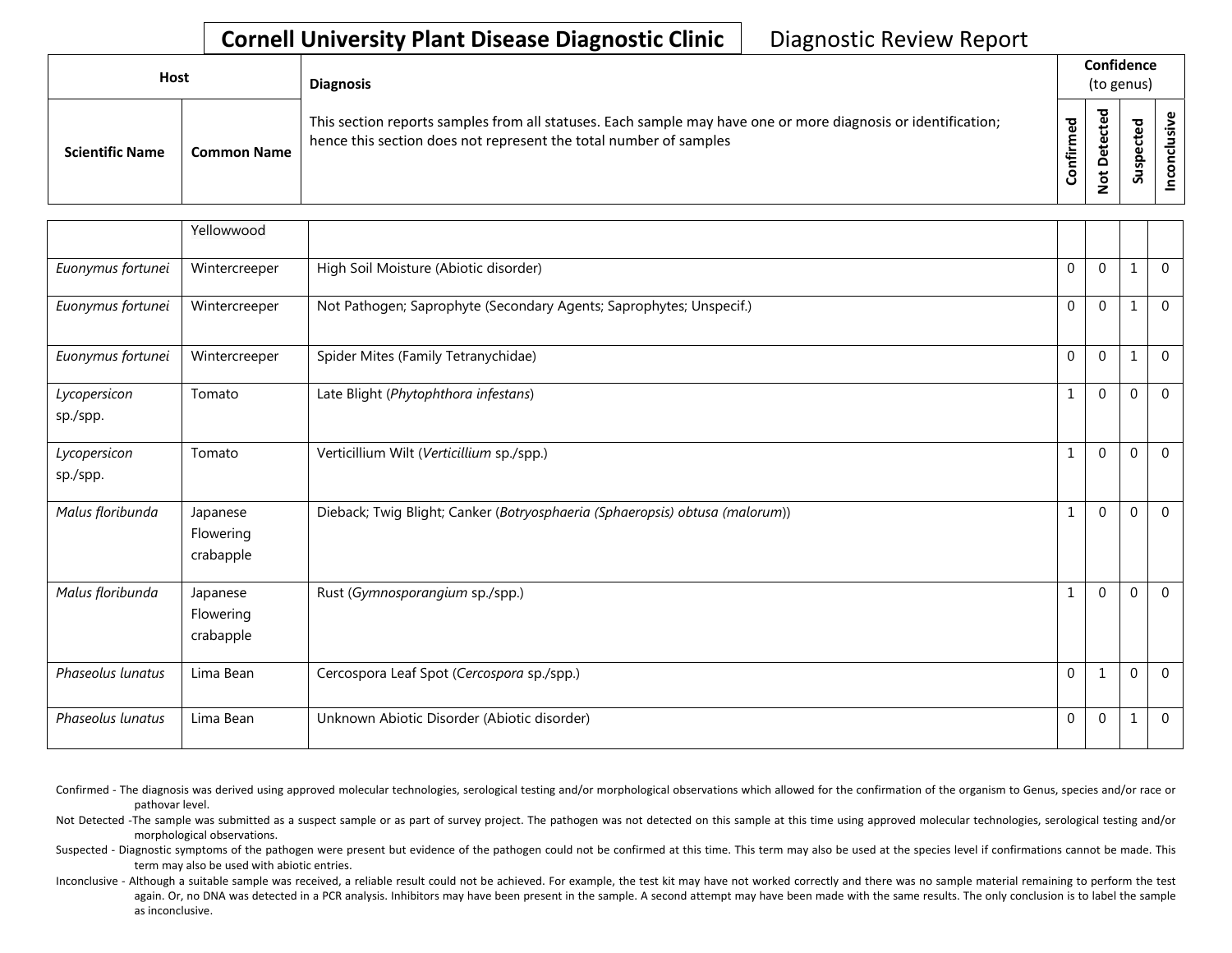| <b>Host</b>            |                    | <b>Diagnosis</b>                                                                                                                                                                   |         |             |                          |   | Confidence<br>(to genus) |  |
|------------------------|--------------------|------------------------------------------------------------------------------------------------------------------------------------------------------------------------------------|---------|-------------|--------------------------|---|--------------------------|--|
| <b>Scientific Name</b> | <b>Common Name</b> | This section reports samples from all statuses. Each sample may have one or more diagnosis or identification;<br>hence this section does not represent the total number of samples | ਠ<br>≐. | ᇃ<br>ى<br>ۅ | ᠊ᠣ<br>ω<br>ω<br>င္တ<br>Ō | ൧ |                          |  |

| Picea sp./spp.            | Spruce                 | Cytospora Canker; Dieback (Cytospora sp./spp.)                      | $\mathbf 0$  | $\Omega$       | 1            | $\mathbf{0}$ |
|---------------------------|------------------------|---------------------------------------------------------------------|--------------|----------------|--------------|--------------|
| Picea sp./spp.            | Spruce                 | Rhizosphaera Needle Cast (Rhizosphaera sp./spp.)                    | $\Omega$     | $\Omega$       | 1            | $\Omega$     |
| Picea sp./spp.            | Spruce                 | Stigmina Needle Blight (Stigmina lautii)                            | $\mathbf{1}$ | $\Omega$       | $\Omega$     | $\Omega$     |
| Platycladus<br>orientalis | Oriental<br>Arborvitae | Red Ring Rot (Porodaedaia l(Phellinus) (Fomes) pini)                | $\Omega$     | $\Omega$       |              | $\mathbf{0}$ |
| Prunus domestica          | Prune Plum             | Not Pathogen; Saprophyte (Secondary Agents; Saprophytes; Unspecif.) | $\mathbf{1}$ | $\Omega$       | $\Omega$     | $\Omega$     |
| Prunus domestica          | Prune Plum             | Root Damage (Abiotic disorder)                                      | $\Omega$     | $\Omega$       |              | $\Omega$     |
| Prunus domestica          | Prune Plum             | Tatters (Abiotic disorder)                                          | $\Omega$     | $\Omega$       | 1            | $\mathbf{0}$ |
| Quercus falcata           | <b>Red Oak</b>         | Leaf Spot (Tubakia dryina)                                          | $\mathbf{1}$ | $\Omega$       | 0            | $\Omega$     |
| Quercus nigra             | Water Oak              | Phytophthora Crown: Root and/or Stem Rot (Phytophthora sp./spp.)    | $\mathbf 0$  | $\mathbf{1}$   | $\Omega$     | $\Omega$     |
| Quercus nigra             | Water Oak              | Root Damage (Abiotic disorder)                                      | $\Omega$     | $\Omega$       | $\mathbf{1}$ | $\Omega$     |
| Quercus phellos           | <b>Willow Oak</b>      | Phytophthora Crown: Root and/or Stem Rot (Phytophthora sp./spp.)    | $\Omega$     | $\overline{2}$ | 0            | $\Omega$     |
| Quercus phellos           | <b>Willow Oak</b>      | Wood Decay Fungus (Unidentified Fungus)                             | $\mathbf 0$  | $\Omega$       |              | $\mathbf{0}$ |

Confirmed - The diagnosis was derived using approved molecular technologies, serological testing and/or morphological observations which allowed for the confirmation of the organism to Genus, species and/or race or pathovar level.

Not Detected -The sample was submitted as a suspect sample or as part of survey project. The pathogen was not detected on this sample at this time using approved molecular technologies, serological testing and/or morphological observations.

Suspected - Diagnostic symptoms of the pathogen were present but evidence of the pathogen could not be confirmed at this time. This term may also be used at the species level if confirmations cannot be made. This term may also be used with abiotic entries.

Inconclusive - Although a suitable sample was received, a reliable result could not be achieved. For example, the test kit may have not worked correctly and there was no sample material remaining to perform the test again. Or, no DNA was detected in a PCR analysis. Inhibitors may have been present in the sample. A second attempt may have been made with the same results. The only conclusion is to label the sample as inconclusive.